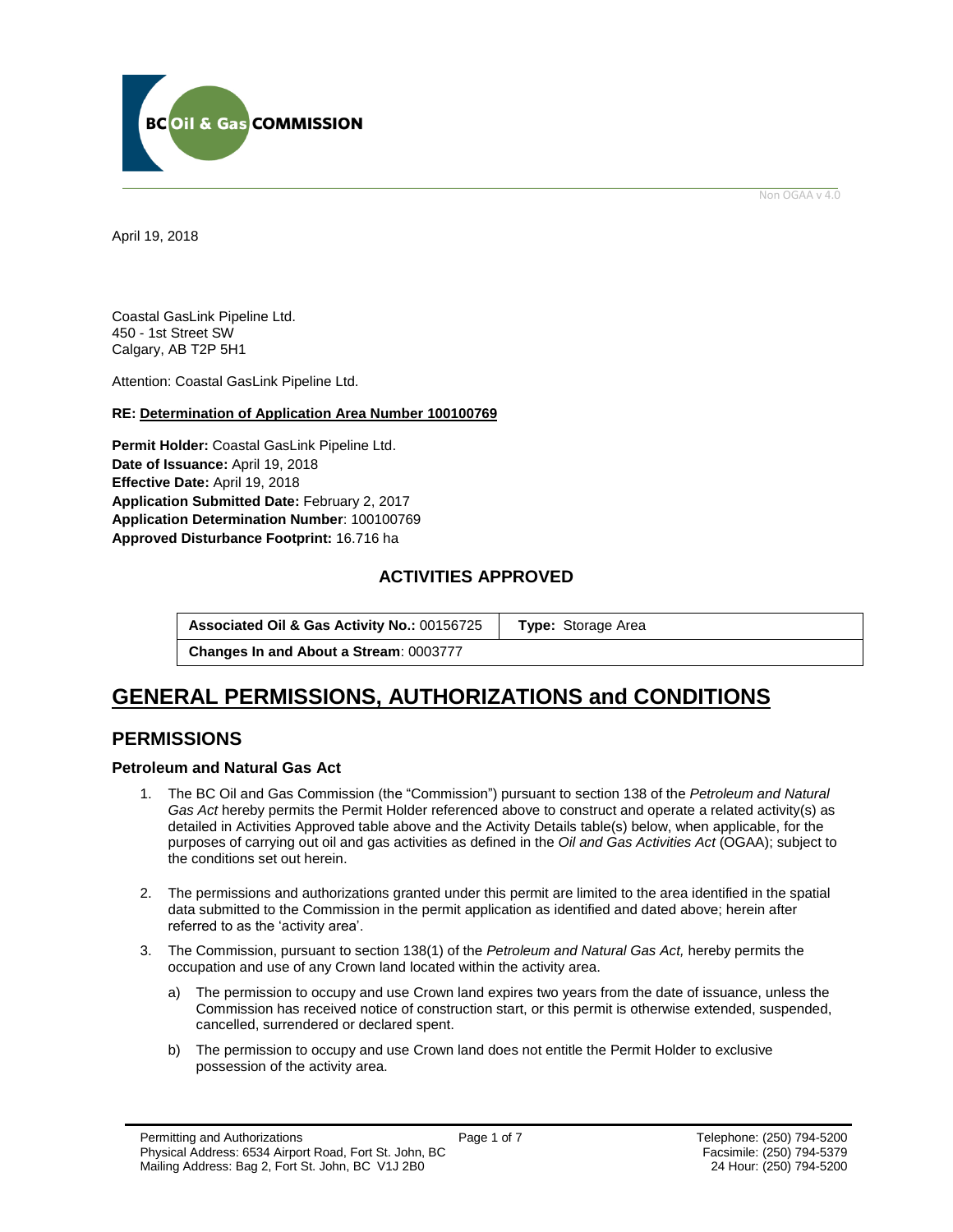c) The total disturbance within the activity area must not exceed the total approved disturbance footprint as referenced above.

# **AUTHORIZATIONS**

# **Forest Act**

4. The Commission, pursuant to section 47.4 of the *Forest Act*, hereby [authorizes](#page-0-0) the removal of Crown timber from the activity area under the cutting permits associated with the Master Licence(s) as follows:

**Master Licence to Cut No.:** M02342

**Cutting Permit No.:** 12

**Timber Mark No.:** MTC012

**Total New Cut:** 11.27

**[Forest District](https://ams-crd.bcogc.ca/crd/)**: (DVA) Vanderhoof Natural Resource District

**Region:** Interior

5. The cutting permits are deemed spent upon the submission of the post-construction plan or upon either the cancellation or expiry of the activities [approve](#page-0-0)d under the permit.

### **Water Sustainability Act**

- 6. The Commission, pursuant to section 11 of the *Water Sustainability Act*[, authorizes](#page-0-0) the changes in and about a stream, as detailed in the Activities Approved table above, within the activity area for construction and maintenance activities, unless otherwise restricted by this [authorization](#page-0-0)
	- a) Instream works must be carried out in accordance with the methods and any mitigations, as specified in the application.

# **CONDITIONS**

# **Notification**

- 7. A notice of construction start must be submitted, as per the relevant Commission process at the time of submission, at least 48 hours prior to the commencement of activities under this permit.
- 8. Within 60 days of the completion of construction activities under this permit, the Permit Holder must submit to the Commission a post-construction plan as a shapefile and PDF plan accurately identifying the location of the total area actually disturbed under this permit. The shapefile and plan must be submitted via eSubmission.
- 9. At least 5 (five) working days prior to the commencement of construction, the Permit Holder must provide a notice of works to any First Nation(s) who may have Aboriginal Interests identified, as per the BC First Nations Consultative Areas Database, within the area in which the works are to occur.

#### **General**

- 10. The rights granted by this permit in relation to unoccupied Crown land are subject to all subsisting grants to or rights of any person made or acquired under the *Coal Act, Forest Act, Land Act, Mineral Tenure Act, Petroleum and Natural Gas Act, Range Act*, *Water Sustainability Act* or *Wildlife Act*, or any extension or renewal of the same.
- 11. The Permit Holder must not assign, sublicense or permit any person, other than its employees, contractors or representatives, to use or occupy any Crown land within the activity area without the Commission's written consent.
- 12. The Permit Holder must ensure that the activity area is maintained in a condition so as to minimize hazards, including but not limited to hazards associated with storage of materials and equipment.
- 13. The Permit Holder must ensure that the activity area is free of garbage, debris and unused equipment.

# **Environmental**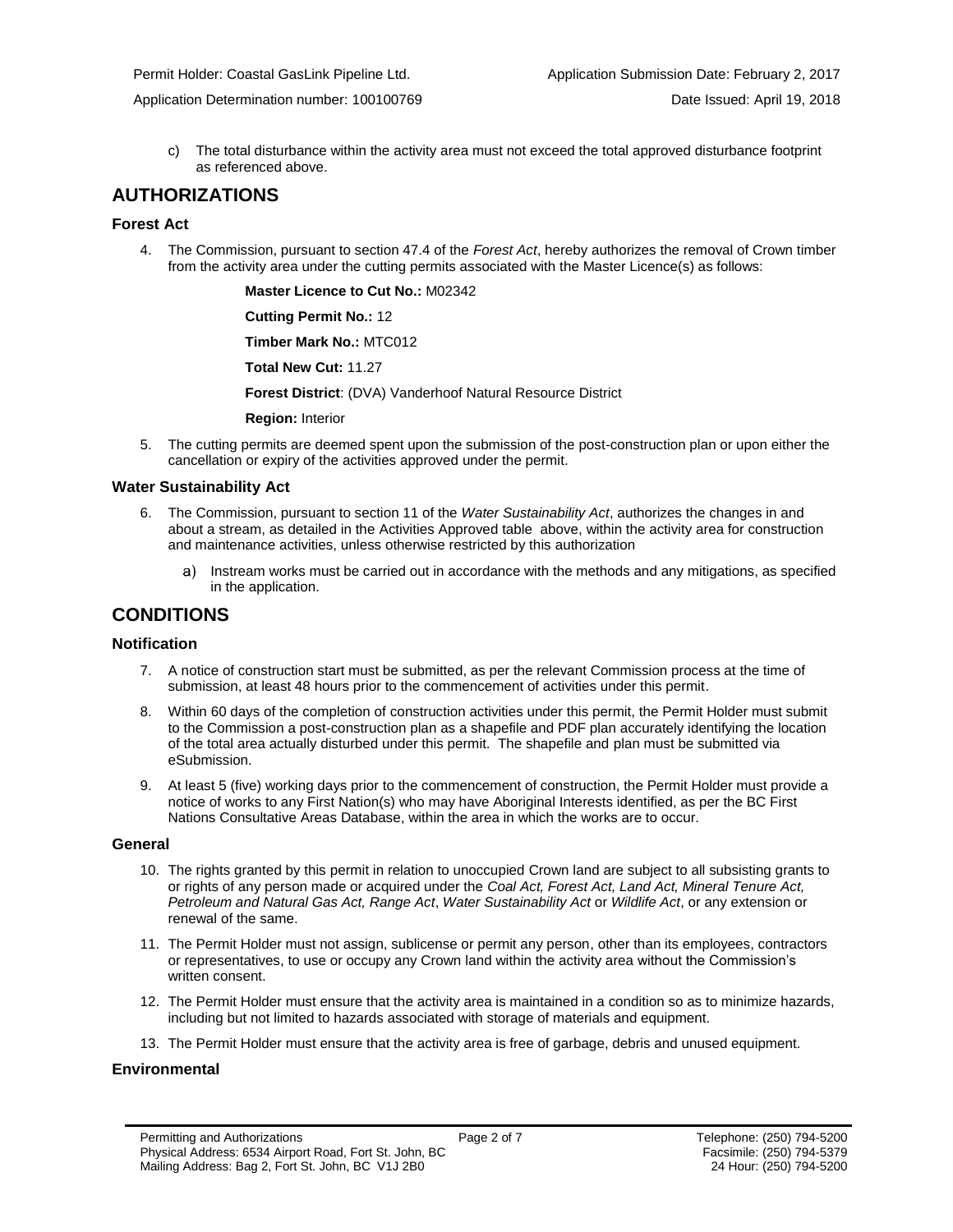- 14. Construction activities must not result in rutting, compaction or erosion of soils that cannot be reasonably rehabilitated to similar levels of soil productivity that existed on the activity area prior to the construction activities taking place.
- 15. Any temporary access must be constructed and maintained in a manner that provides for proper surface drainage, prevents pooling on the surface, and maintains slope integrity.
- 16. The Permit Holder must make reasonable efforts to prevent establishment of invasive plants on the activity area associated with the related activities set out in the Authorized Activities table above resulting from the carrying out of activities authorized under this permit.
- 17. Following completion of construction associated with the associated activities set out in the Authorized Activities table above, the Permit Holder must, as soon as practicable
	- a) decompact any soils compacted by the activity;
	- b) if natural surface drainage pattern was altered by the carrying out of the activity, the Permit Holder must restore, to the extent practicable, to the drainage pattern and its condition before the alteration; and
	- c) re-vegetate any exposed soil on the activity area including, where necessary, using seed or vegetative propagules of an ecologically suitable species that
		- (i) promote the restoration of the wildlife habitat that existed on the area before the oil and gas activity was begun, and
		- (ii) stabilize the soil if it is highly susceptible to erosion.
	- d) Following completion of construction activities authorized herein, any retrievable surface soils removed from the activity area must be redistributed so that the soil structure is restored, to the extent practicable, to its condition before the activity was begun.

#### **Clearing**

- 18. The Permit Holder is permitted to fell any trees located on Crown land within 1.5 tree lengths of the activity area that are considered to be a safety hazard according to *Workers Compensation Act* regulations and must be felled in order to eliminate the hazard. Trees or portions of these trees that can be accessed from the activity area without causing damage to standing timber may be harvested.
- 19. The holder of the cutting permit must pay to the government, stumpage and any waste billing determined in accordance with the terms of this [authorization.](#page-0-0)
- 20. The [authorized](#page-0-0) cutting permit does not grant the Permit Holder the exclusive right to harvest Crown timber from the activity area. Authority to harvest some or all of the timber may be granted to other persons. The Permit Holder's right to harvest timber applies to any timber found on the site at the time they undertake harvesting activities.
- 21. All harvested Crown timber must be marked with the cutting permit's associated timber mark.
- 22. Stumpage for Cutting Permit No.12 will be calculated in accordance with the Interior Appraisal Manual as amended from time to time.
- 23. Any waste assessments applied under the Master Licence to Cut are subject to the merchantability specifications and monetary waste billing requirements in the Provincial Logging Residue and Waste Manual specific to the region associated with the cutting permi[t authorization.](#page-0-0)

#### **Water Course Crossings and Works**

- 24. Stream, lake and wetland crossings must be constructed in accordance with the methods and any mitigations, as specified in the application.
- 25. In-stream activities within a fish bearing stream, lake or wetland must occur:
	- a) [during the applicable reduced risk work windows as specified in the](#page-0-0) Region 7 Omineca Reduced Risk Timing Windows for Fish and Wildlife; or
	- b) in accordance with alternative timing and associated mitigation recommended by a qualified professional and accepted b[y the](#page-0-0) Commission; or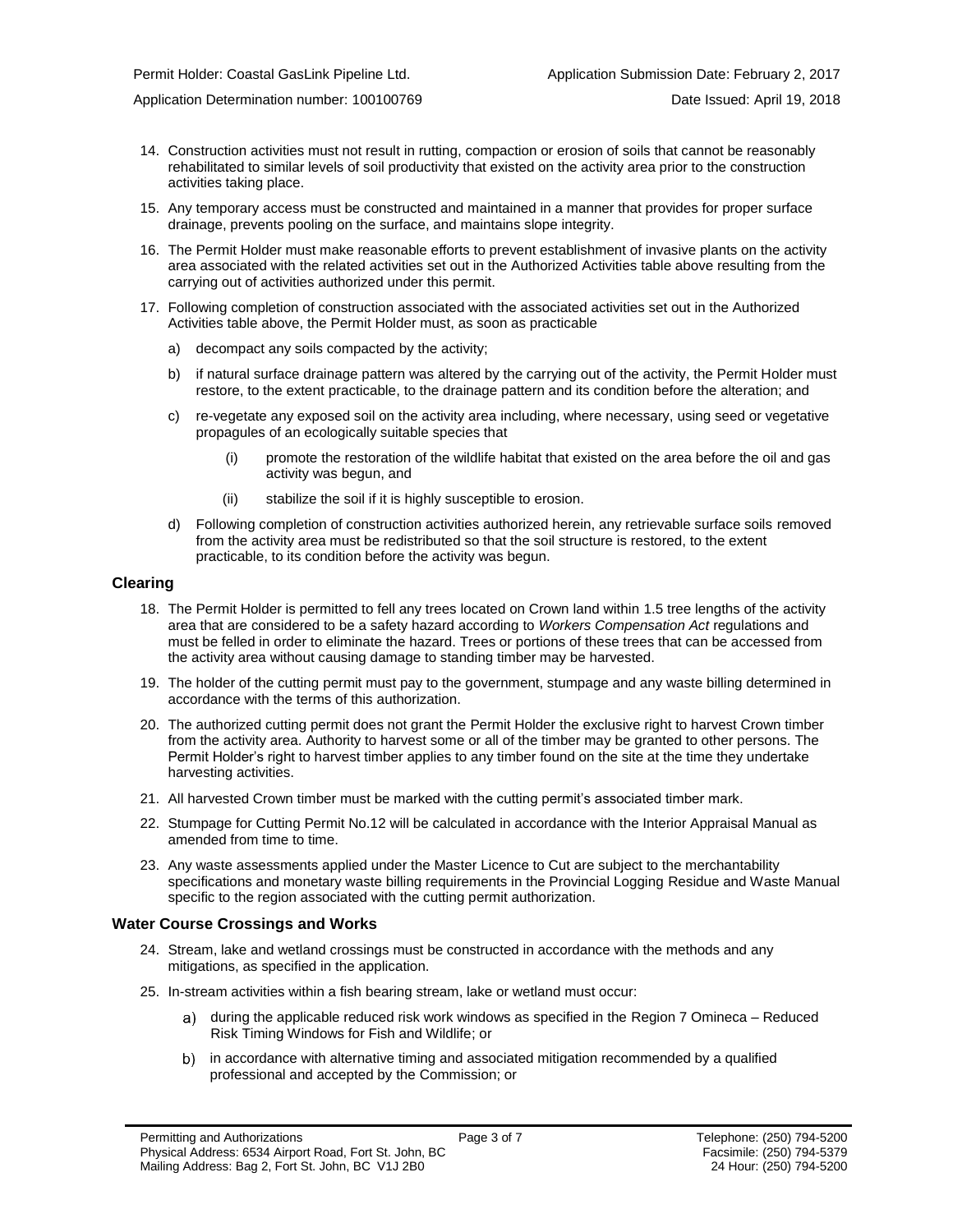- $\mathbf{C}$ in accordance with an authorization or letter of advice from Fisheries and Oceans Canada that is provided to the Commission.
- 26. At any time, the Commission may suspend instream works [authorized](#page-0-0) under this permit. Suspensions on instream works will remain in place until such time as the Commission notifies Permit Holders that works may resume. Reasons for suspension of works may include, but are not limited to, drought conditions and increased environmental or public safety risks.
- 27. Mechanical stream crossings must be constructed, maintained and deactivated according to the following requirements, as applicable:
	- Only bridges, culverts, ice bridges or snow fills may be constructed at stream crossings;
	- b) The Permit Holder must ensure that permanent bridges are designed and fabricated in compliance with
		- i. the Canadian Standards Association Canadian Bridge Design Code, CAN/CSA-S6; and
		- ii. soil property standards, as they apply to bridge piers and abutments; set out in the Canadian Foundation of Engineering Manual.
	- Except with leave of the Commission, the Permit Holder must ensure that:
		- i. any culverts used are designed and fabricated in compliance with the applicable:
			- (a) Canadian Standards Association CSA G401,Corrugated Steel Pipe Products; or
			- (b) Canadian Standards Association Standard CSA B1800, Section B182.2, Plastic Non-pressure Pipe Compendium, or
		- ii. Any pipe installed in lieu of a culvert is of at least equivalent standard and strength as any culvert as specified above.
	- Except with leave of the Commission, the Permit Holder must ensure that bridges and culverts meet the criteria set out in (i), (ii), or (iii) below:
		- i. The bridge or culvert is designed to pass the highest peak flow of the stream that can reasonably be expected within the return periods set out in column 2 the table below for the period the Permit Holder anticipates the structure will remain on site, as set out in column 1in the table below:

| Column 1                                                                                       | Column <sub>2</sub> |
|------------------------------------------------------------------------------------------------|---------------------|
| Anticipated period crossing structure will remain on site                                      | Peak flow period    |
| Bridge or culvert, 3 years or less                                                             | 10 years            |
| Bridge other than a bridge within a community watershed, more than 3<br>years but less than 15 | 50 years            |
| Bridge within a community watershed, more than 3 years                                         | 100 years           |
| Bridge, 15 years or more                                                                       | 100 years           |
| Culvert, more than 3 years                                                                     | 100 years           |

- ii. The bridge, or any component of the bridge:
	- (a) is designed to pass expected flows during the period the bridge is anticipated to remain on the site;
	- (b) is constructed, installed and used only in a period of low flow; and
	- (c) is removed before any period of high flow begins.
- iii. The culvert:
	- (a) is a temporary installation, and the Permit Holder does not expect to subsequently install a replacement culvert at that location;
	- (b) is not installed in a stream, when the stream contains fish;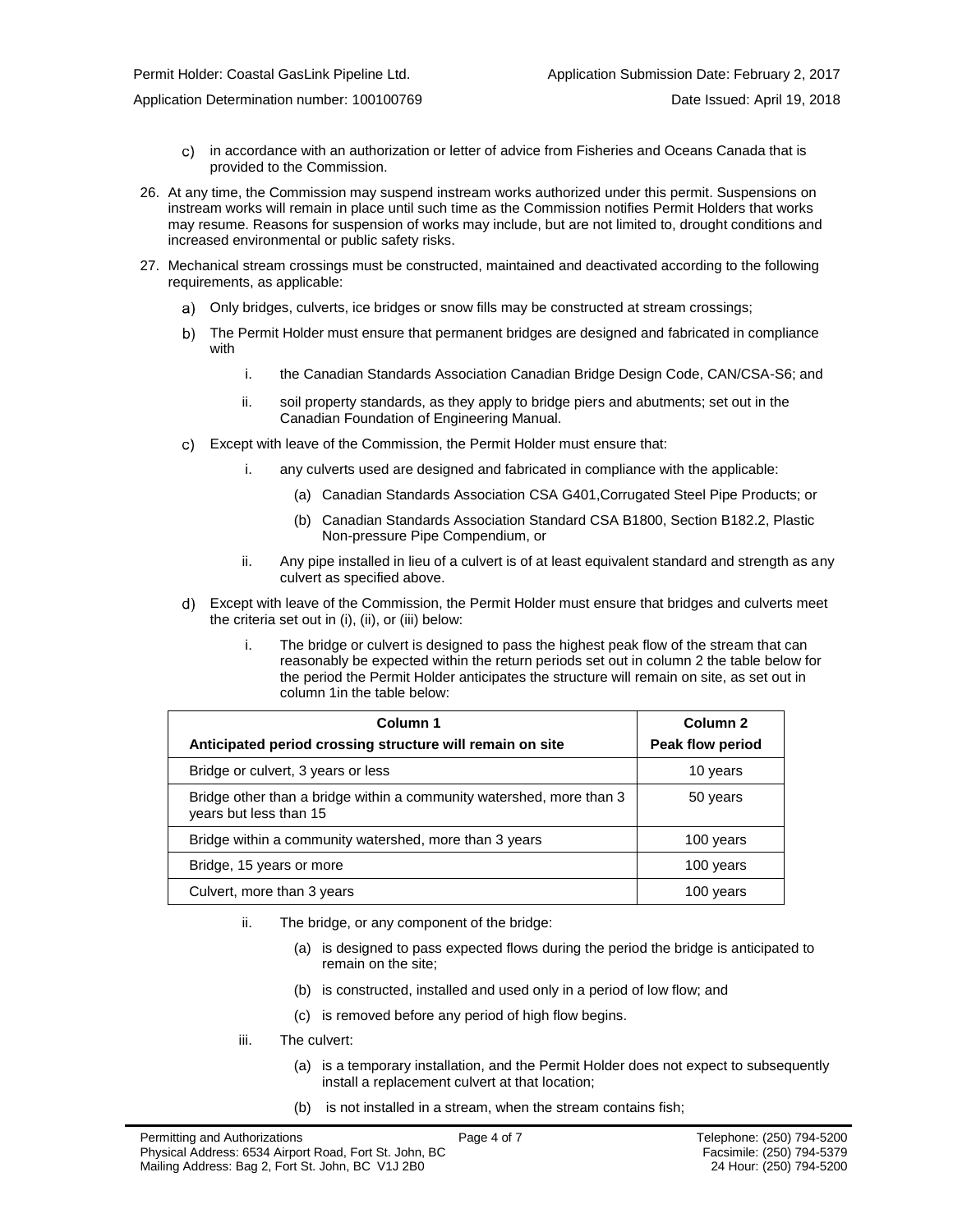- (c) is sufficient to pass flows that occur during the period the culvert remains on the site;
- (d) is installed during a period of low flow; and
- (e) is removed before any period of high flow begins.
- e) Ice bridges on fish bearing streams may only be constructed where sufficient water depth and stream flows prevent the bridge structure from coming in contact with the stream bottom;
- Water applied to construct an ice bridge on a water body must be sourced in accordance with the  $f$ ) *Water Sustainability Act* unless
	- i. the water body is a stream with a stream channel width of at least 5 metres and is not designated as a sensitive stream under the *Fish Protection Act*, or has a riparian class of W1, W3, or L1,
	- ii. the water is sourced from the same water body proximal to the location on which the ice bridge is constructed,
	- iii. the water body is not within the boundaries of a public park,
	- iv. pump intakes do not disturb beds of streams or wetlands and are screened with a maximum mesh size and approach velocity in accordance with the Fisheries and Oceans Canada Freshwater Intake End-of-Pipe Fish Screen Guideline, and
		- (a) where the water body is a stream, the flow of water in the stream at the time and location of pumping exceeds 60 litres per second and the instantaneous pumping rate does not exceed 1% of the water flowing in the water body at the time and location the pumping occurs, or
		- (b) where the water body is a lake or pond, the cumulative volume of water withdrawn does not exceed 10 cm of lake or pond depth, calculated as the product of lake or pond surface area x 10 cm;
- Records of water withdrawal and corresponding streamflow measurements are maintained by the Permit Holder and provided to the Commission upon request;
- h) Snow fills must consist of clean snow and may only be located on streams that are dry or frozen to the bottom during the period of construction, maintenance and use. Where periodic thaws are anticipated, culverts must be installed to allow meltwater to pass through. Snow fill and any installed culverts must be removed prior to spring snow melt;
- i). Bridge or culvert abutments, footings and scour protection must be located outside the natural stream channel and must not constrict the channel width;
- $j$ ) Equipment used for activities under this approval must not be situated in a stream channel unless it is dry or frozen to the bottom at the time of the activity.
- 28. Following initial construction, stream, lake and wetlands crossings are authorized for necessary pipeline maintenance activities on the activity area except for:
	- a) works within the boundary of a provincial park;
	- b) stream bank or stream bed revetment works in a stream classified as S1, S2, S3, S4 or S5;
	- c) pipe replacement within the stream channel where the original application specified a trenchless crossing method and the planned works involve a trenched crossing method;
	- d) permanent alteration of a stream bank;
	- e) works within a Temperature Sensitive Stream established by order under s. 27 of the Environmental Protection and Management Regulation; or
	- f) works within a Fisheries Sensitive Watershed established by order under s. 28 of the Environmental Protection and Management Regulation.
- 29. The Permit Holder must ensure any instream works related to pipeline maintenance are planned and overseen by a qualified professional. This individual must assess and determine whether planned works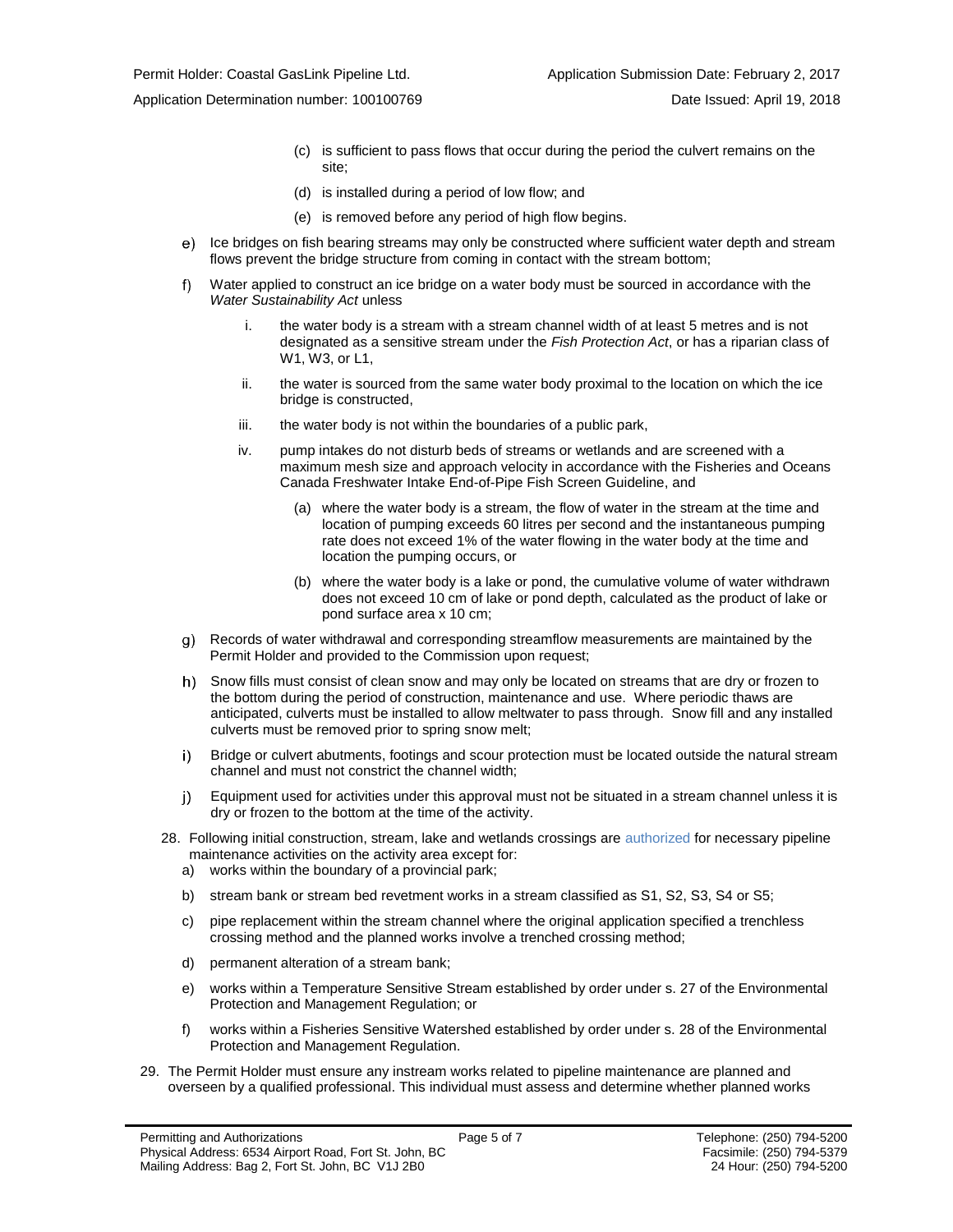pose a risk to any of the features listed below, and is responsible for developing and implementing mitigation measures to reduce any potential impacts on these features, as required:

- Fish or important fisheries habitat;
- b) Species identified as special concern, threatened, or endangered under the federal *Species at Risk Act*; or
- Species identified by Order as a species at risk under the *Forest and Range Practices Act* or the *Oil*  c) *and Gas Activities Act.*

This assessment must be provided to the Commission upon request.

- 30. Wetland crossings must be constructed, maintained and removed in accordance with the following:
	- a) Organic cover within and adjacent to the wetland must be retained;
	- b) Minimize erosion or release of sediment within the wetland;
	- c) Any padding materials must be placed on the wetland surface only and must not be used for infilling;
	- d) Any padding materials must be removed as soon as practicable following construction, considering weather and ground conditions; and
	- e) The wetland, including banks and bed, must be restored, to the extent practicable, to the condition that existed before the crossing was initiated.
- 31. Open cut crossings and works within streams, lakes or wetlands must be planned and conducted in accordance with the following requirements:
	- a) An open cut of a stream classified as S1, S2, S3 or S4 must not occur, unless the stream is frozen to its bed or is completely dry with no evidence of subsurface flow;
	- b) Where the streambed or substrate consists of rocks, pebbles or coarse gravel overlaying finer material, this material must be removed and stockpiled separately above the high water mark of the stream for replacement during restoration;
	- c) Materials referred to in (b) above must be excavated and stockpiled in a manner that minimizes sediment dispersal within the stream, lake or wetland and must be replaced in a manner that minimizes disturbance to the stream, lake or wetland following pipeline installation;
	- d) Unless otherwise authorized by Fisheries and Oceans Canada, spawning gravels must not be disturbed when redds that contain eggs or alevins are present. The authorization must be provided to the Commission;
	- e) Channels, banks and beds of wetlands, including any disturbed stable natural material, must be restored, to the extent practicable, to the structure and conditions that existed before the crossing construction was initiated;
	- f) Excavated materials must be contained using appropriate techniques, so that that sediment-laden water and spoil do not re-enter the stream lake or wetland;
	- g) Any sediment-laden trench water must be pumped onto stable surfaces in a manner that does not cause erosion of soils or release of suspended sediments to watercourses.
	- h) Where feasible, aquatic vegetation and organic debris removed from the construction area must be salvaged and returned following trench backfilling; and channels, banks and beds of streams, including any disturbed stable natural material must be restored, to the extent practicable, to the structure and conditions that existed before the crossing construction was initiated.
- 32. Flow isolation crossings and works must be planned and conducted in accordance with the condition above regarding open cut crossings, and the following additional requirements:
	- Construction of the crossing or works, including the location and operation of any equipment, must be isolated from water flowing in the stream;
	- Welding, coating, weighting and, where applicable testing, of the pipe must be completed prior to commencement of trenching within fish-bearing water bodies;